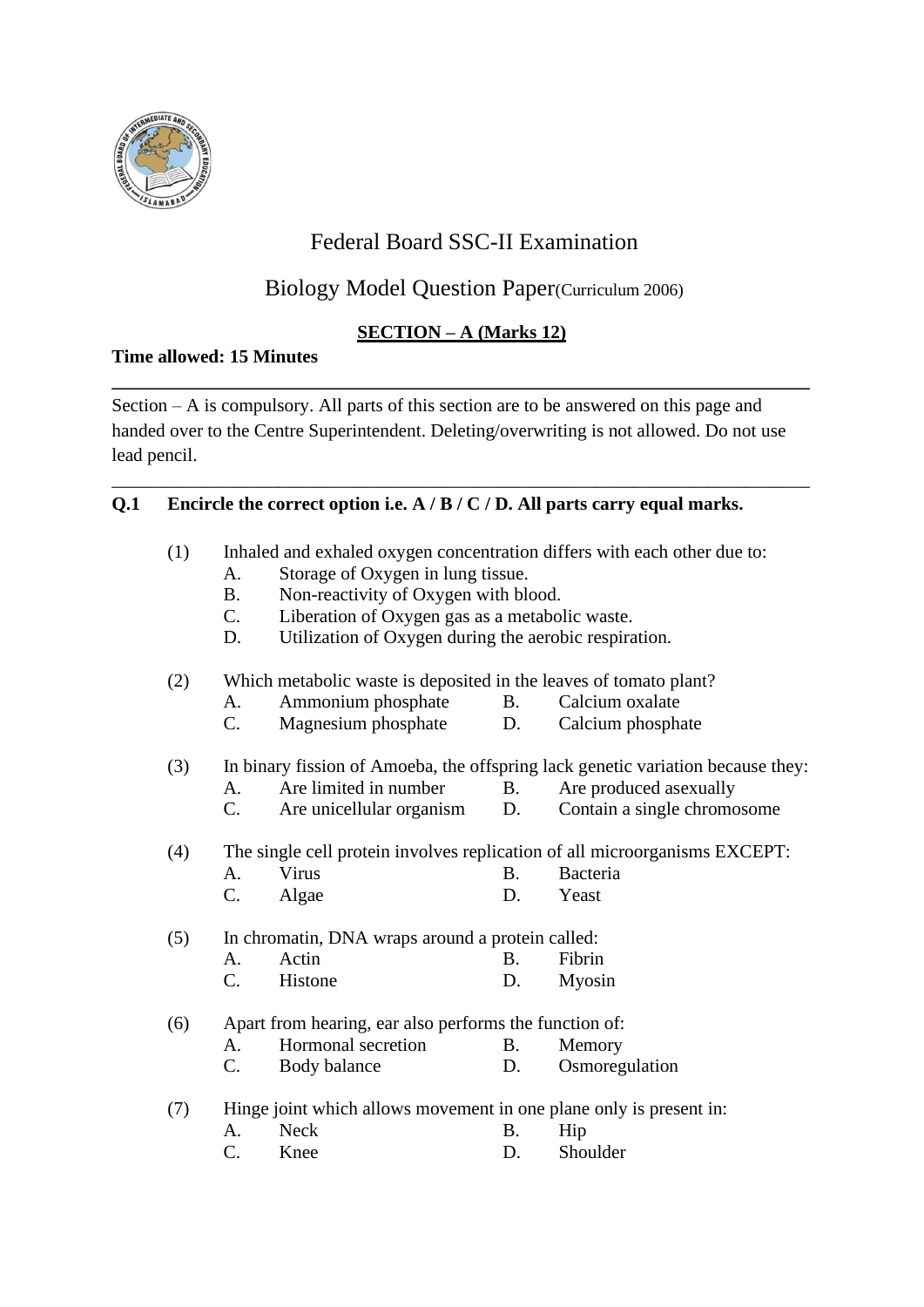- (8) Calcitonin and Parathormone work in collaboration with each other for the regulation of:
	- A. Calcium in cell cytoplasm B. Calcium in teeth
	- C. Calcium in bones D. Calcium in blood
- (9) Applying your knowledge of inheritance, pin point the correct genotype of round seeded true breeding pea plant:

| A.                | <b>RR</b> |              |
|-------------------|-----------|--------------|
| $\mathsf{\Gamma}$ |           | D. RR and Rr |

- (10) Human immunodeficiency virus (HIV) causes acquired immunodeficiency syndrome (AIDS) in human beings by:
	- A. Increasing the pH of blood
	- B. Decreasing the number of white blood cells
	- C. Increasing the division of red blood cells
	- D. Decreasing the oxygen carrying capacity of blood
- (11) The function of fungi in an ecosystem is to:
	- A. Provide oxygen to producers
	- B. Return nutrients to the environment
	- C. Increase complexity of food chain
	- D. Decrease competition among consumers
- (12) If a patient has severe throat infection, which type of medicine is required?
	- A. Sedative B. Antibiotics
	- C. Vaccine D. Narcotics

|                   | $\mathsf{D}$   | 7. $\mid$ C   |                |
|-------------------|----------------|---------------|----------------|
| 2.                | B              | 8.            | D              |
| 3.                | $\mathbf{B}$   | 9.            | $\mathbf{A}$   |
| 4.                | $\overline{A}$ | $10.$ B       |                |
| $5. \overline{C}$ |                | 11.           | $\overline{B}$ |
| 6.                | $\mathbf C$    | 12. $\vert$ B |                |

# **Solution**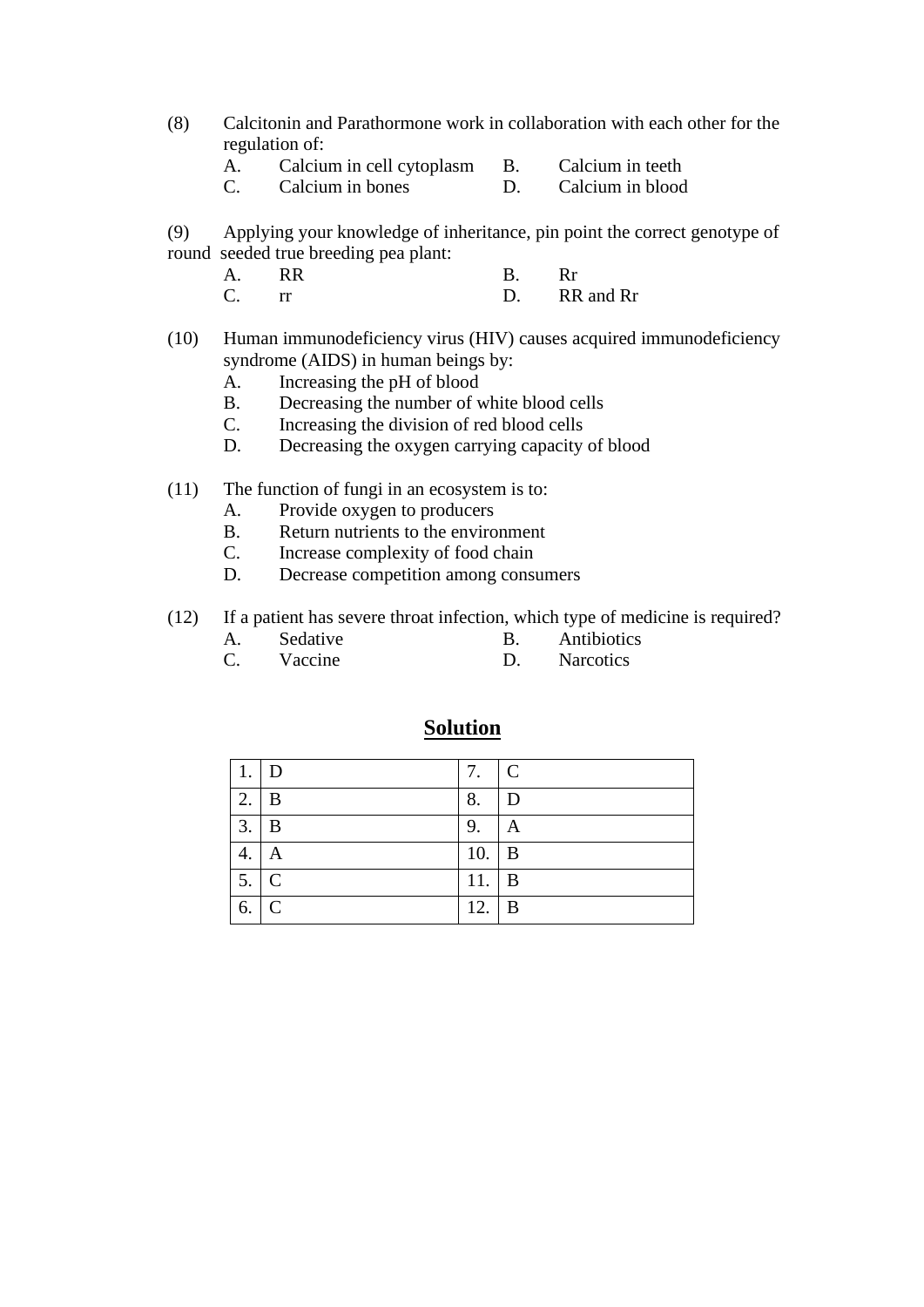

Federal Board SSC-II Examination

Biology Model Question Paper(Curriculum 2006)

# **Time allowed: 2.45 hours Total Marks: 53**

Note: Answer any eleven parts from Section 'B' and attempt any two questions from Section 'C' on the separately provided answer book. Write your answers neatly and legibly.

**\_\_\_\_\_\_\_\_\_\_\_\_\_\_\_\_\_\_\_\_\_\_\_\_\_\_\_\_\_\_\_\_\_\_\_\_\_\_\_\_\_\_\_\_\_\_\_\_\_\_\_\_\_\_\_\_\_\_\_\_\_\_\_\_\_\_\_\_\_\_\_\_\_\_\_**

**\_\_\_\_\_\_\_\_\_\_\_\_\_\_\_\_\_\_\_\_\_\_\_\_\_\_\_\_\_\_\_\_\_\_\_\_\_\_\_\_\_\_\_\_\_\_\_\_\_\_\_\_\_\_\_\_\_\_\_\_\_\_\_\_\_\_\_\_\_\_\_\_\_\_\_**

# **SECTION – B (Marks 33)**

**Q.2** Attempt any ELVEN parts from the following. All parts carry equal marks.(11  $x$  3 = 33) **i)** What are the three main effects of air pollution on environment? Describe them brief.

# **Ans. Effects of Air Pollution(Note: Write any three effects)**

# **1. Global warming:**

Due to global warming, polar ice-caps and glaciers are melting faster. Sea water is also expanding causing sea levels to rise. Due to melting glaciers, rivers overflow and cause floods.

#### **2. Smog formation:**

Smog is a mixture of gases like hydrocarbons and nitrogen oxides. It forms a yellowish brown haze especially during winter and reduces visibility. It also causes many respiratory disorders and allergies as it contains polluting gases.

# **3. Acid rains:**

Acid rain damages the stone structures. It harms the plants as it increase the soil acidity. It lowers the pH of water and aquatic organisms cannot survive at this pH.

# **4. Ozone depletion:**

Ozoneholes permit UV rays to reach the Earth's surface. The UV rays cause skin cancers, inflame the cornea and damage the all life forms including animals, plants, fungi and bacteria.

**ii)**a. Plants can be categorized on the basis of availability of water and salt.

Identify the group and habitat to which this plant belongs. (1)



b. Which characteristics make its survival possible? (2)

**Ans. a.** This plant belongs to **Xerophytes** that lives in dry environment.

**b**. 1. **Thick, waxy cuticle:** They possess thick, waxy cuticle over their epidermis to reduce water loss from internal tissues.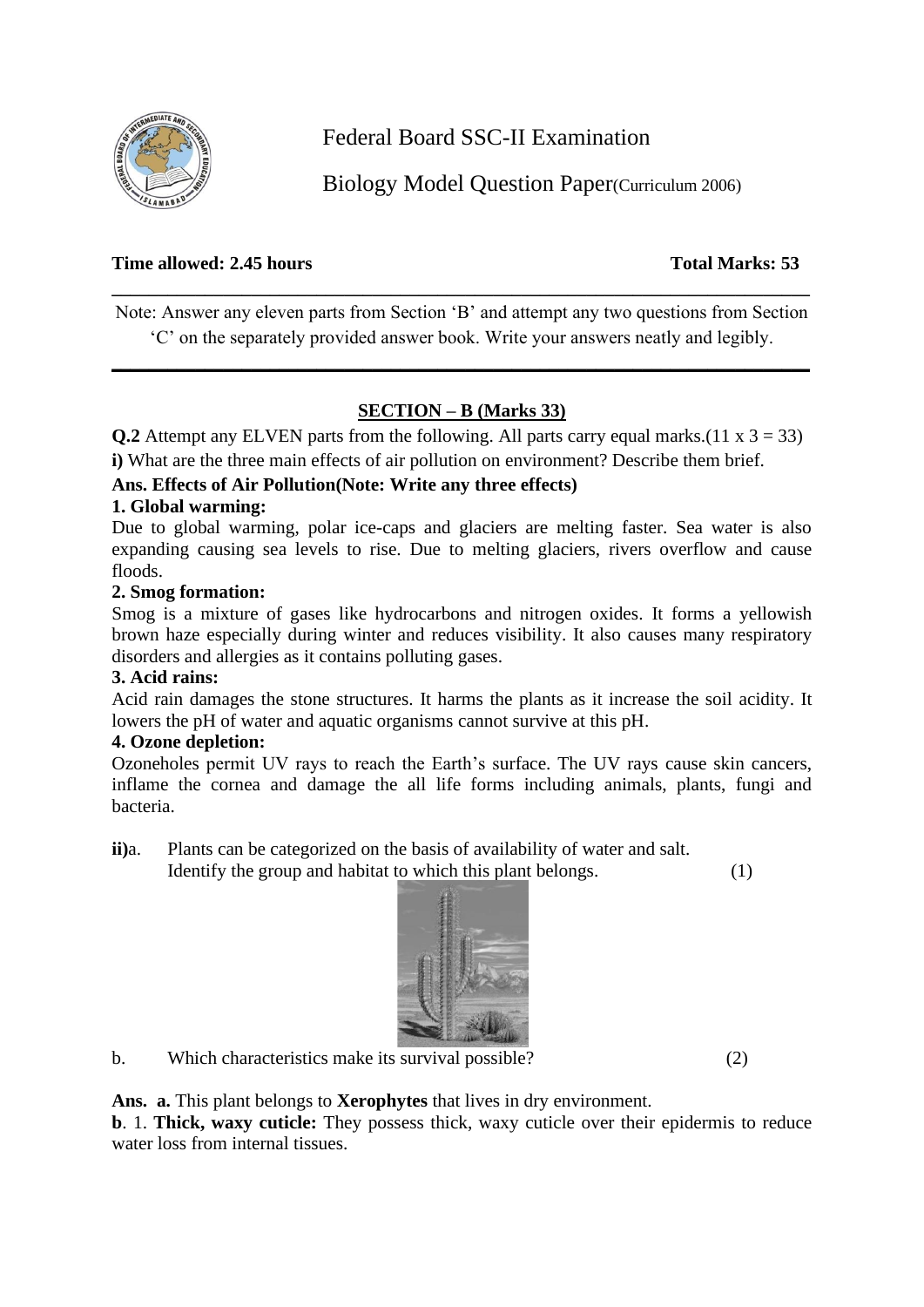**2. Less number of stomata:** They have less number of stomata to reduce threat of transpiration.

**3. Deep roots**: They have deep roots to absorb maximum water from soil.**4. Succulent organs:** Somexerophytes have special parenchyma cells in stems or roots in which they **store large quantities of water**. This makes their stems or roots wet and juicy, called **succulent organs.** 

**iii)** Complete the table to associate the adaptations with the relevant flowers. **Ans.**

|                   | <b>Insect pollinated flower</b> | Wind pollinated flower    |
|-------------------|---------------------------------|---------------------------|
| Colour            | Brightly coloured               | Dull coloured             |
| Stamen and stigma | Enclosed inside petals          | Hang out of petals        |
| Pollen grain      | Small number produced           | Large number produced     |
|                   | Heavy and sticky                | light with smooth surface |

**iv)** Following diagram shows the way of natural vegetative propagation.



| a.          | Label the parts $A$ , $B$ , $C$ and $D$ |                                                            |  |
|-------------|-----------------------------------------|------------------------------------------------------------|--|
| $b_{\cdot}$ |                                         | Name this type of vegetative propagation and give example. |  |
| $c_{\cdot}$ |                                         | From which part shoot and root of new plant arise.         |  |
| Ans. a.     | A. Nodes                                | <b>B.</b> Scale leaves                                     |  |
|             | C. Bud                                  | D. Adventitious root                                       |  |

**b.** Type of vegetative propagation is Rhizomes. **Example:** Ginger, Ferns, water lilies **c.** The buds present on the upper surface of rhizome give rise to shoot.

The lower surface of rhizome produces adventitious roots.

**v)** State the harmful effects of cigarette smoke on lungs and circulatory system.

**Ans.** Smoking is harmful due to the chemicals in cigarettes and smoke. Tobacco smoke contains over 4,000 -7,000 different chemicals, out of which more than 50 are carcinogens. **Effects of smoking on lungs:**

- 1. Smoking is the main cause of lung cancer. This risk of lung cancer is significantly lower in non smokers.
- 2. Smokers are at greater risk of developing lung infections. For example, smoking increases the risk of tuberculosis and of pneumonia by many times.

# **Effects of smoking on circulatory system:**

Smoking also has effects on the circulatory system.

- 1. The carbon monoxide present in tobacco smoke lessens the oxygen-carrying capacity of haemoglobin.
- 2. Many other chemicals in smoke increase the production of blood platelets. When platelets are more than the normal numbers, they can make thrombus.
- 3. It causes narrowing of arteries that can lead to arteriosclerosis and high blood pressure.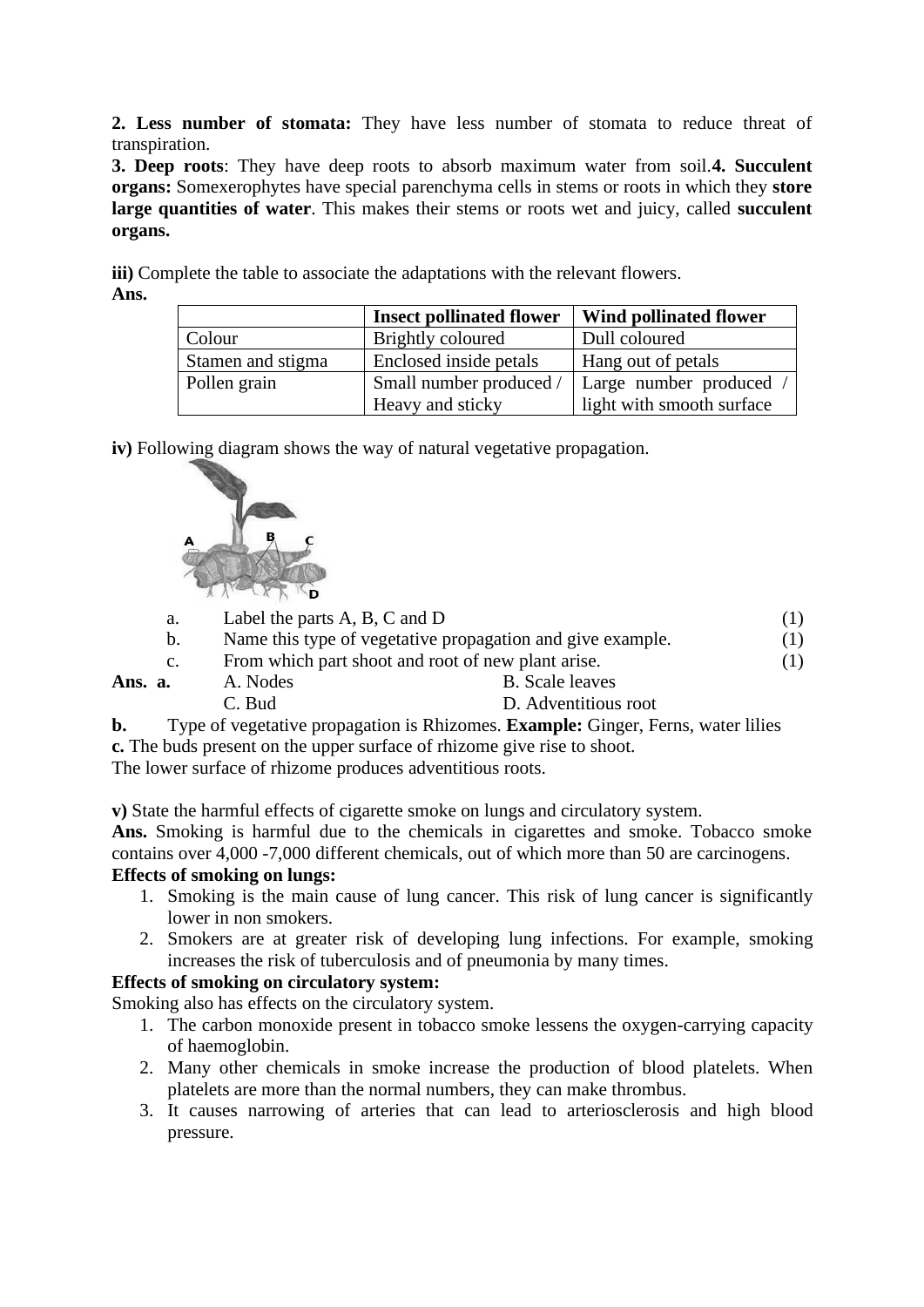**vi)** Differentiate between the cross sectional views of brain and spinal cord, with reference to white and grey matter. (3) **Ans.**

| Ашэ.                                                                                                                    |                                                                                                |
|-------------------------------------------------------------------------------------------------------------------------|------------------------------------------------------------------------------------------------|
| <b>Brain</b>                                                                                                            | <b>Spinal cord</b>                                                                             |
| The <b>outer region</b> of brain is made of <b>grey</b><br>mattercontainingcell bodies<br>and non-<br>myelinated axons. | The <b>outer region</b> of spinal cord is made of<br>white matter containing myelinated axons. |
| Beneath grey matter is present the white<br>matter consisting of myelinated axons.                                      | The central region is made of grey matter,<br>consisting of neuron cell bodies.                |
| Grey matter is of irregular shape.                                                                                      | Grey matter is butterfly shaped.                                                               |

**vii)**Following diagram shows the two steps of breathing.



Which diagram (A or B) shows the process of inhalation? Support your answer with reasons.

(3)

**Ans.** Diagram A shows the process of inhalation.

# **Reasons:**

**1.** The ribs are raised because rib muscles are contracted.

- **2.** The dome-shaped diaphragm is lowered because it is also contracted.
- **3.** The area of the thoracic cavity is increased, which reduces the pressure on lungs.
- **4.** As a result, the lungs expand and the air pressure within them decreases.
- **5.** The air from outside rushes into the lungs to equalize the pressure on both sides.

**viii**)a. Mention the name of muscles at A and B. (1)



b. Elaborate the antagonistic movement of arm muscles. How do they cause the movement of elbow joint? (2)

**Ans. a. A** is biceps muscle and **B** is triceps muscle

# **b. Antagonism:**

In an antagonistic pair, both muscles do opposite jobs. When one muscle contracts the other relaxes and this phenomenon is known as antagonism.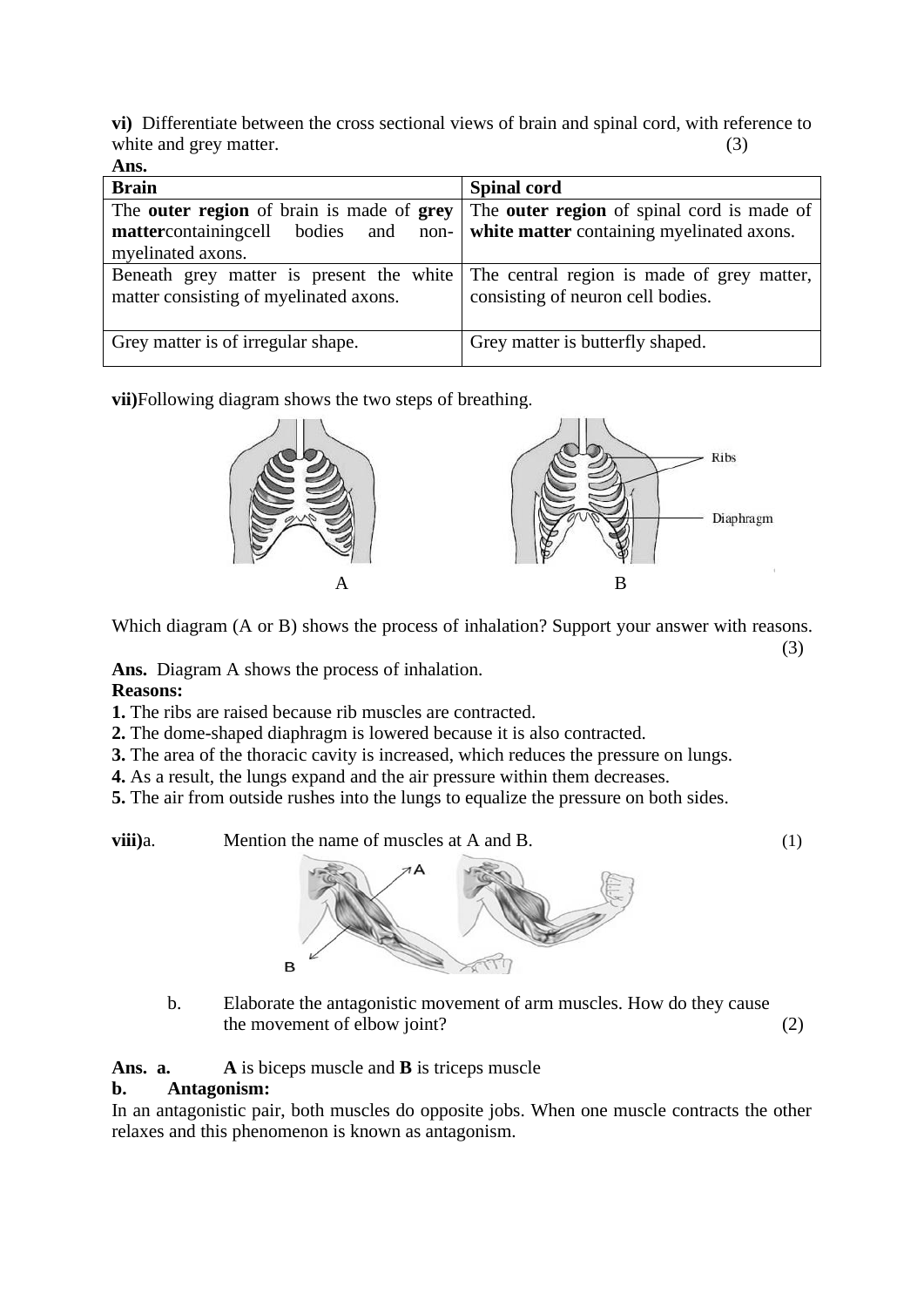# **Flexion**:

When a muscle contracts and bends the joint, it is known as flexor muscle and the movement is called flexion.

#### **Extension**:

When a muscle contracts and straightens the joint, it is known as extensor muscle and the movement is called extension.

# **Biceps and triceps**

Biceps is a **flexor** muscle on the front of the upper arm bone while Triceps is an **extensor**  muscle on the back of arm.

#### **Flexion of elbow**

When biceps contracts, the forearm (insertion end) is pulled upward. It is the **flexion of elbow joint**. During this flexion, triceps muscle relaxes.

#### **Extension of elbow**

When triceps muscle contracts, forearm is pulled down. It is the **extension at elbow joint**. During it, biceps muscle relaxes. In this way, biceps and triceps make up an antagonistic pair of muscles.

**ix**) DNA is a genetic material that has instructions to direct all functions of cells.

- a. Identify the labeled parts A, B and C in the diagram.  $(1.5)$
- b. Name the processes D and E. Describe them briefly. (1.5)



# **Ans.**

**a.**A. DNA of chromosome B. mRNA C. protein **b.**At **D**, The specific sequence of DNA nucleotides is copied in the form of messenger RNA (mRNA) nucleotides. This process is called **transcription**.

At **E.** The mRNA carries the sequence of its nucleotides to ribosome. The ribosome reads this sequence and joins specific amino acids, according to it, to form protein. This step is known as **translation.**

**x)** Complete the given table.

# **Ans.**

| <b>Blood</b> | Possible                   | Antigen     | Relationship<br>between                     |
|--------------|----------------------------|-------------|---------------------------------------------|
| group        | Genotypes                  | Produced    | alleles                                     |
| A            | $I^A$ $I^A$                | Antigen A   | Allele $I^A$ is dominant over i             |
|              | or                         |             |                                             |
|              | $I^A$ i                    |             |                                             |
| B            | $I^B I^B$                  | Antigen B   | Allele $I^B$ is dominant over i             |
|              | or                         |             |                                             |
|              | $I^B$ i                    |             |                                             |
| AB           | $I^{\text{A}}I^{\text{B}}$ |             | Antigen A   Alleles $I^A$ and $I^B$ are co- |
|              |                            | and Antigen | dominant                                    |
|              |                            | B           |                                             |
|              | $\ddotsc$<br>11            | No Antigen  | Allele <i>i</i> is recessive                |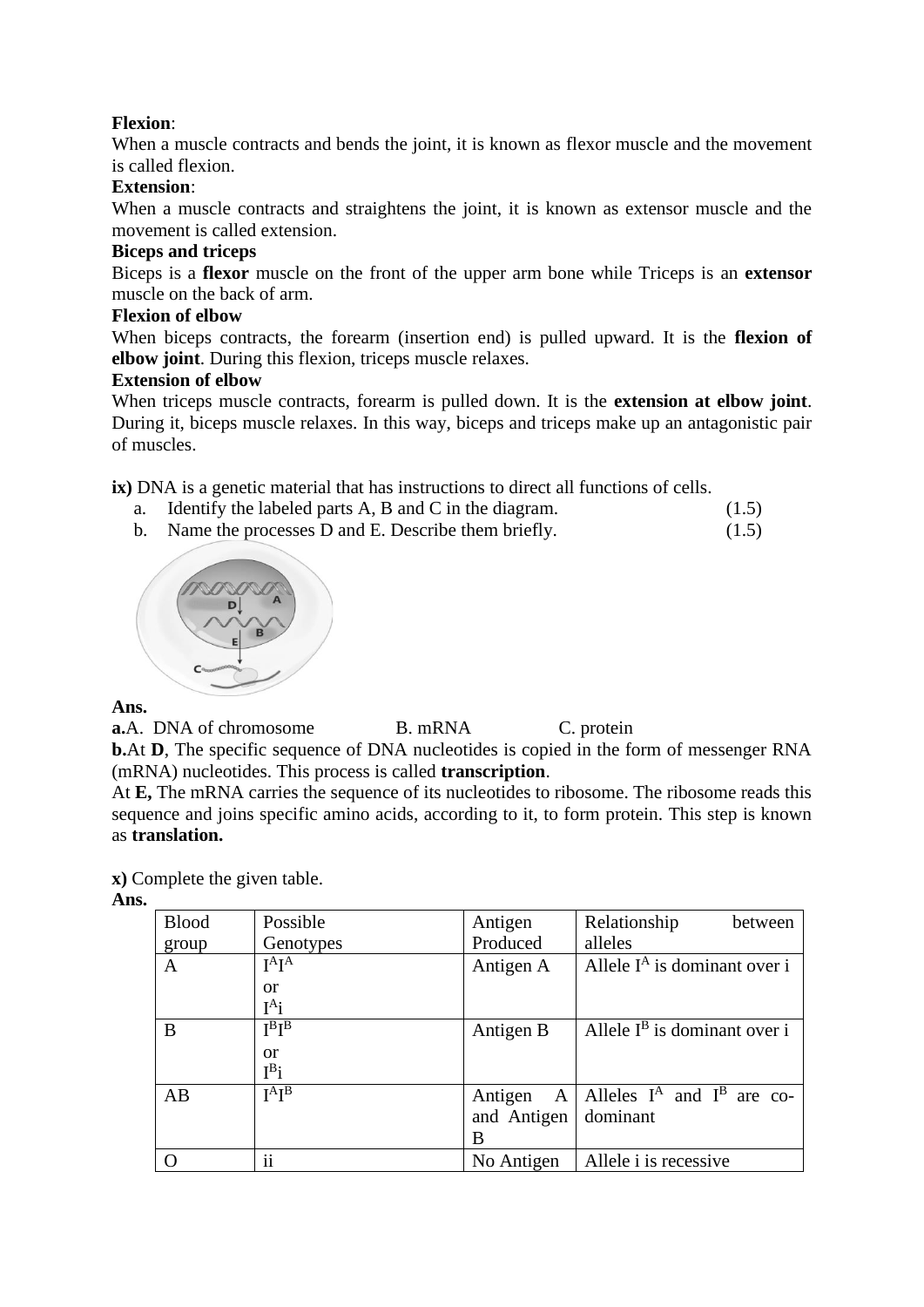**xi**)The flow chart is showing anaerobic respiration.



**Ans. a.**A. is glycolysis B. is lactic acid fermentation C. Alcoholic fermentation **b. i.** Lactic acid **ii.** Ethanol **iii.** CO<sub>2</sub>

**xii**)Relate the given diagrams A and B with the specific disorder of eye. (1)



- b. Recognize the cause of the eye sight problem of the grandmother if she is unable to read the newspaper. (1.5)
- c. Suggest the lens to rectify this problem. (0.5)

#### **Ans.**

A. is Myopia B. is Hypermetropia

**b.** The cause of eye sight problem of grandmother is **Hypermetropia (Long sightedness).**It happens when eyeball shortens. Such persons are unable to see near objects clearly. The image is formed behind retina.

**c.** Convex lens is used to rectify this problem.

**xiii)** Which type of symbiosis exists between lice and human being? Justify your answer with reasons and two relevant examples. (3)

# **Ans.**

**Parasitism:** It is a type of symbiosis that exists between human being and head lice. In parasitism smaller partner (parasite) derives food and shelter from the body of larger partner (host) and, in turn, harms it.

Lice get food and shelter from the scalp of the human host. They feed on human blood and damage the scalp.

**Examples:** Ascaris and Entamoeba in the intestine, plasmodium in the blood.

- **xiv) a.** Visualize what would happen if there is no nitrogen fixing bacteria present in an ecosystem. How it will disturb the nitrogen cycle? (2)
	- **b.** Which natural process would be stopped if denitrifying bacteria become extinct? (1)

**Ans.a.** Nitrogen is an important component of many biomolecules, like proteins and nucleic acids (DNAand RNA) so it is required for all life to exist. Living organisms cannot pickup the gaseous nitrogen directly from atmosphere. It has to be converted into nitrates to be utilised by plants. Some bacteria i.e. nitrogen fixing bacteria have the ability to transform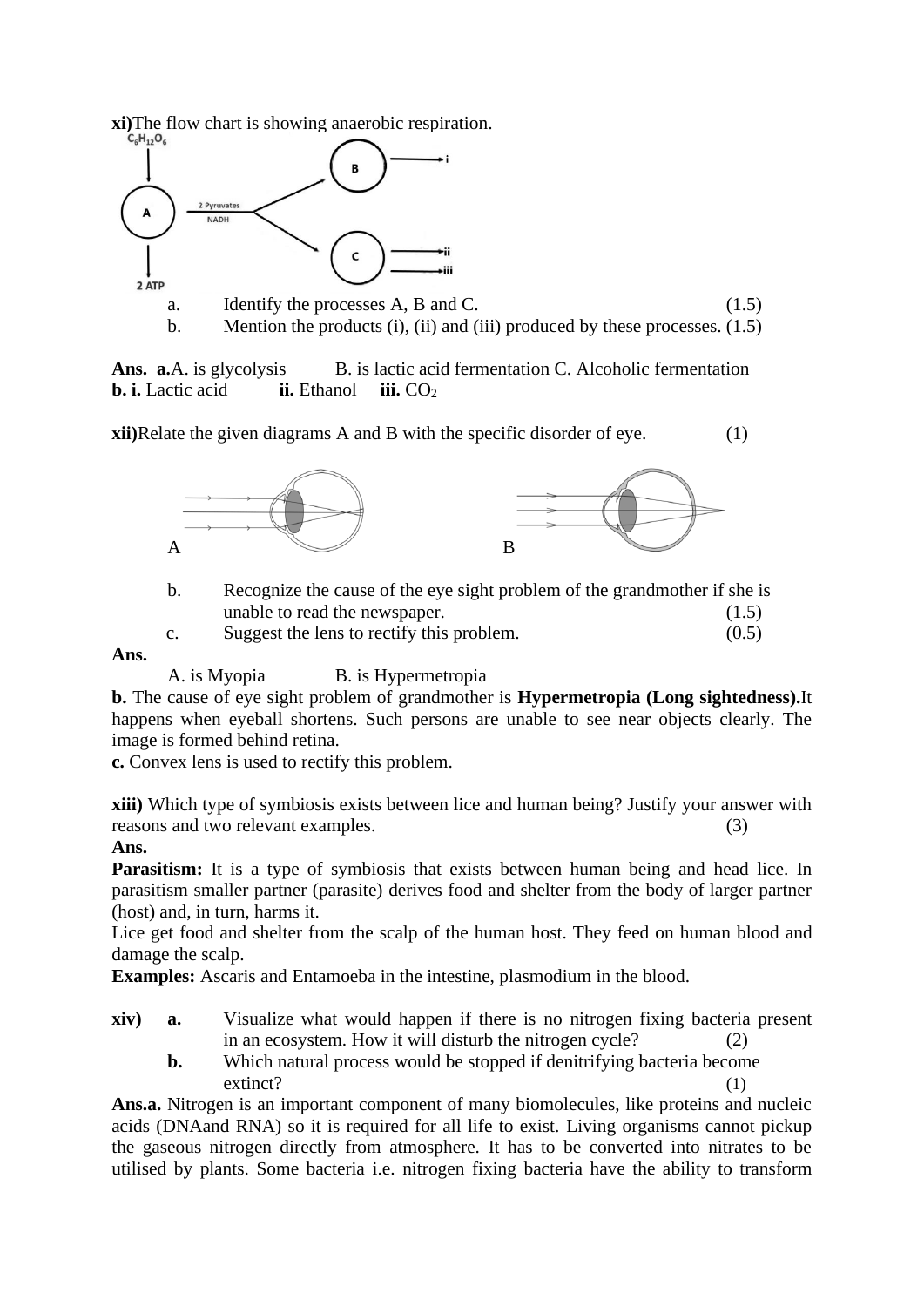gaseous nitrogen into nitrates and ammonia, which is taken up by plants and transformed it into nitrogenous molecules.

If there is no nitrogen fixing bacteria present in an ecosystem, normal flow of nitrogen cycle will be disturbed. Plants cannot get nitrogen and will be unable to grow properly. Consumers would not survive since they would have no way to obtain the nitrogen they need for their structural and functional growth.

**b.** The process of denitrification would be stopped if denitrifying bacteria become extinct. Denitrification is a biological process in which nitrates and nitrites are reduced to nitrogen gas by denitrifying bacteria. By this process, nitrogen is returned to atmosphere.

**xv)** Keeping in view the working of vaccine, summarize how does corona vaccine produce immunity in human body. (3)

**Ans.** A vaccine is a material containing weakened or killed pathogens and is used to produce immunity to a disease by stimulating the production of antibodies.

# **The Mode of Action of corona Vaccines:**

- **1**. When corona vaccine is injected, the pathogens having special proteins called **antigens**  enter the body of host**.**
- **2.** These antigens stimulate the immune response in host i.e. **B-lymphocytes** start producing **antibodies** against them.
- 3. Antibodies bind to pathogens and destroy them.
- 4. In addition, **memory cells** are produced, which remain in blood and provide protection against future infections with the same pathogen.

# **SECTION – C**

Note: Attempt any **TWO** questions from the following. All questions carry equal marks.  $(2 \times 10=20)$ 

**Q.3 a.** How are seeds produced from male and female gametophyte in angiosperms? Explain the process with the help of diagram. **(4+2)** (4+2)

Sporophyte generation produce spores by meiosis. The haploid spores develop into gametophyte. It produces gametes by mitosis.

# **Male gametophyte:**

# **1. Formation of microspore**

The anther contains sacs called **pollen sacs**. When the anther is developing, mitotic division produces **microspore mother cells.** A diploid mother cell by meiosis produces four hapoid **microspores.** 

#### **2. Formation of pollen grain**

A nucleus of microspore divides mitotically into two nuclei i.e. a tube nucleus and and a generative nucleus. This two celled structre is called **pollen grain.**

# **3. Formation of pollen tube**

After pollination the pollen grains germinate on the stigma. Each pollen grain produces a **pollen tube.**

# **4. Structure of male gametophyte**

The pollen tube grows down, through the tissues of the stigma, style and ovary until it reaches the **ovule**. As the pollen tube develops, the two nuclei of the pollen grain move into it. The two nuclei are **generative nucleus** and the **tube nucleus**. Generative nucleus divides to form two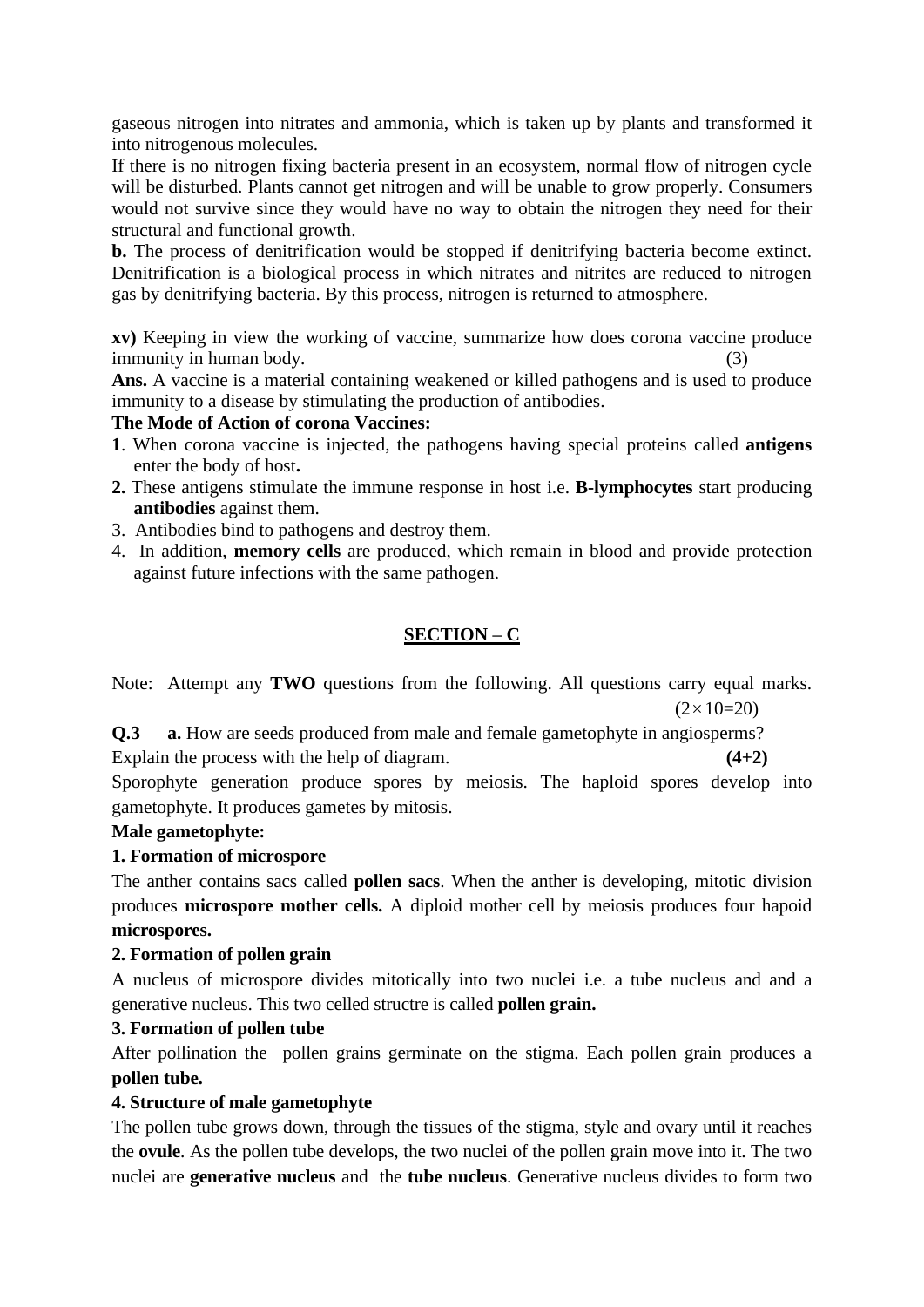**sperms** which are male gametes. The pollen grain with pollen tube, containing tube nucleus and the two sperms, is the **male gametophyte**.



**Female gametophyte: Life cycle of a flowering plant showing Gametophyte formation**

#### **1. Formation of macrospore**

The **ovule** is an egg shaped stucutre attached by a stalk, to the inside of the ovary. It has a opening called **micropyle**. Certain cells of the ovule called **macrospore mother cell,** undergo meiosis to produce four haploid cells. Only one of these cells survives. The surviving cell is called **megaspore**.

#### **2. Formation of Embryo sac**

The megapore nucleus divides by mitosis three more times to produce a total of eight nuclei. At the centre of the ovule is the microscopic structure called **embryo sac**, having all the eight nuclei. Wall formation takes place and these nuclei are converted into cells.This eight celled structure is the **female gametophyte** or embryo sac.

# **3. Structure of female gametophyte**

There are three **antipodal cells** at the opposite end of the micropyle. They have no function. There are two cells called **synergids** at the end of micropyle. They help in fertilization by guiding the pollen tube. The **egg** is present between the two synergids. There are two **polarnuceli** placed in the centre. By the time egg is fertilized, the two polar nuclei combine to form a single **fusion nucleus**.

#### **Fertilzation and Seed formation**

Soon after the tip of the pollen tube enters the embryo sac, the end of the tube ruptures and releases the two sperms into the embryo sac. One of the two sperms fuses with the egg to form a **zygote**. The second sperm moves to the centre and unites with the fusion nucleus. Union of one sperm with the egg and second sperm with the fusion nucleus is called **double fertlization**. It only occurs in the flowering plants. The zygote develops into an **embryo**. Within the ovule, the fusion nucleus develops into an **endospem**. The embyo consists of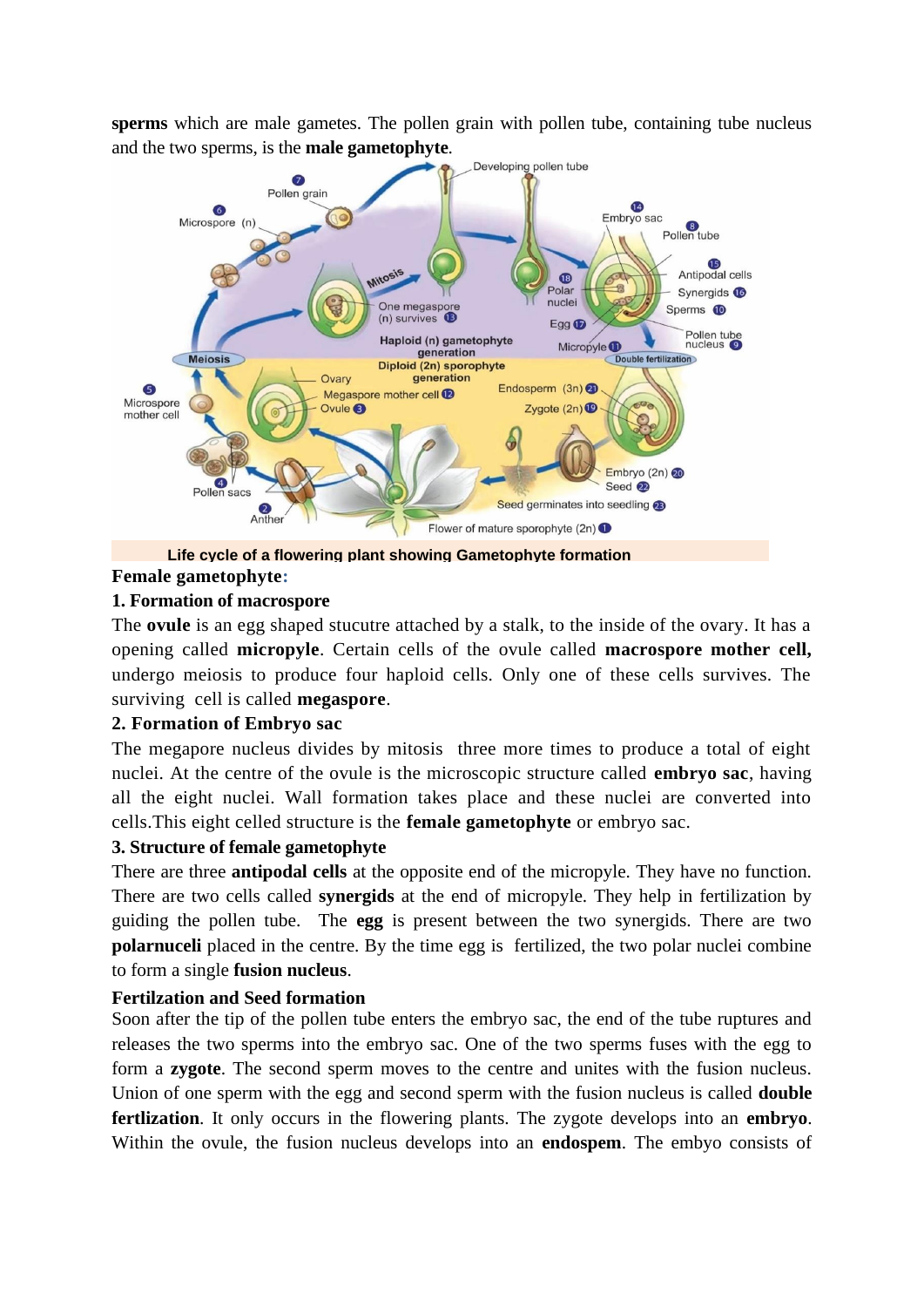**radicle**, **plumule** and **cotyledon.** The ovule matures into a **seed**. The seed germinates into seedlingto form a new flowering pant.

**b.** Antibiotics are very essential medicinal drugs. How does antibiotic resistance develop? Analyze serious effects caused by antibiotic resistance. **(3+1)**

#### **Resistance to antibiotics**

When bacteria are exposed to the same antibiotic for a long time, they acquire resistance against that antibiotic. Antibiotic resistance is accelerated by the misuse and overuse of antibiotics. Bacteria may acquire resistance in one of two ways: (a) Mutation (b) Transfer of resistance from one bacterium to another through transfer of plasmid during conjugation. As a result, the germs are not killed and continue to grow. Infections caused by antibiotic resistant bacteria are difficult, and sometimes impossible, to treat e.g., drug resistant TB and drug resistant Typhoid.

**Q.4 a.** Genetic engineering offers enormous benefits by producing the GMO. Apply the knowledge to identify the different steps of production of GMO. Illustrate it with the help of labelled diagram. **(3+3)**

#### **GENETIC ENGINEERING**

Genetic engineering or recombinant DNA technology is a set of techniques for combining in a

test tube, genes from different sources even different species and transferring the recombinant DNA into cells, where it can be replicated and expressed. Genetic engineering can produce cells that contain recombinant DNA and are capable of producing new and different proteins. Genetic engineering is the altering the genetic constitution of an organism by modifying its own genes or introducing genes from a different species.

How Gene is transplanted?

Following are the basic steps in genetic engineering for gene transplantation.

# **1. Gene of interest**

A gene is identified that controls a trait in which scientists are interested. DNA containing that gene is collected from the donor organism that naturally has this gene.

# **2. Vector selection**

Scientists isolate [plasmid](http://gregor.rutgers.edu/genetics/Week15/Lecture15-2.html) DNA (extrachromosomal ring of DNA) from bacteria. This ring of DNA will carry the gene to the new organism. The plasmids or bacteriophage viruses can serve as a vector.



**Steps of genetic engineering**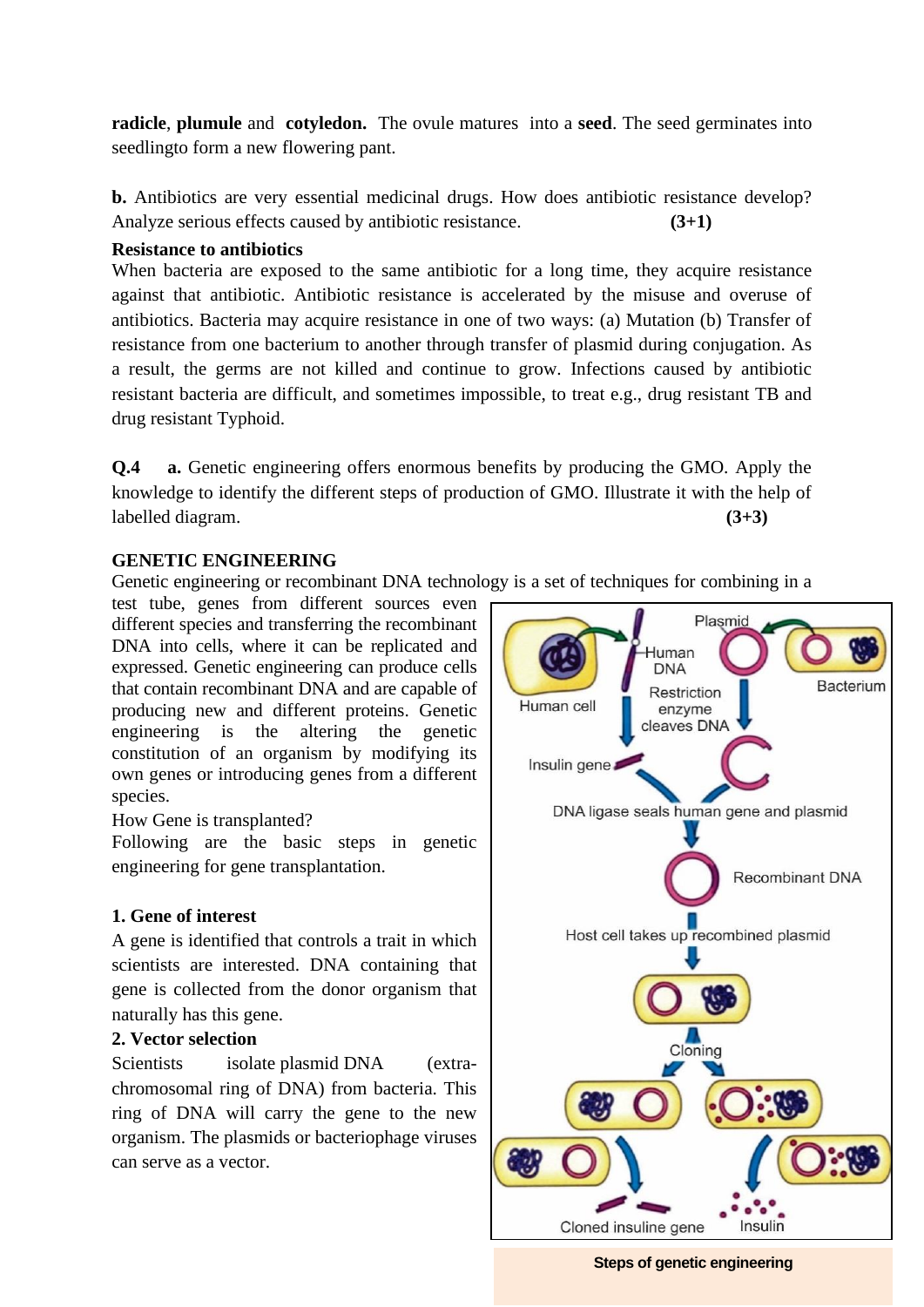# **3. Restriction endonuclease**

The donor DNA and the plasmid DNA are [mixed with restriction endonuclease enzyme](http://www.nmsu.edu/~molbio/mcb520/lecture2.html) (cutting enzyme). This [enzyme cuts](http://www.accessexcellence.org/AB/GG/restriction.html) both kinds of DNA into pieces at special sequence.

# **4. Formation of recombinant DNA**

The pieces of DNA which have complementary sequences join together to [make a complete](http://www.accessexcellence.org/AB/GG/inserting.html)  [plasmid.](http://www.accessexcellence.org/AB/GG/inserting.html) This plasmid is now a ring of DNA that has a new gene in it so it is called recombinant DNA. DNA ligase (joining enzyme) is used to make bond between two types of DNA.

# **5. Transfer of recombinant DNA into host**

The recombinant DNA is mixed with other bacterial cells. Some of these bacteria will take the plasmids into their cells by a process called **[transformation](http://www.stolaf.edu/people/chial/ges9_files/sld024.htm)**. The cells containing the gene are identified and separated. These are genetically modified organism (GMO).

# **6. Growth of the GMO**

Colonies of GMO are provided suitable growth conditions, as in fermenter.

# **7. Expression of the gene**

The GMO contains the gene of interest and produces the desired product, which is separated from culture medium.

**b.** Nephron is the structural and functional unit of kidney. Explain the re-absorption of glomerular filtrate at A, B, C and D. Which processes are involved in it? **(4)**



**Selective reabsorption:** During reabsorption, about 99% of the water and the most of the solutes that enter the nephron are returned to the bloodstream, as the filtrate flows along the nephron. This reabsorption occurs through osmosis, diffusion and active transport. The substances needed by the body, particularly glucose and amino acids, are completely reabsorbed.

**A** is Proximal convoluted tubule. Some water and most of the solutes are reabsorbed from the proximal convoluted tubule.

**B** is descending limb of loop of Henle. It allows the reabsorption of water.

**C** is the ascending limb of loop of Henle. It allows the reabsorption of salts.

**D** is distal convoluted tubule. It allows more reabsorption of water in the blood.

**Q.5** a. Draw and label the structure of eye. Give detail of each layer of eye. **(3+3)**

# **Internal Structure of the Eye**

Eye ball is made of three layers.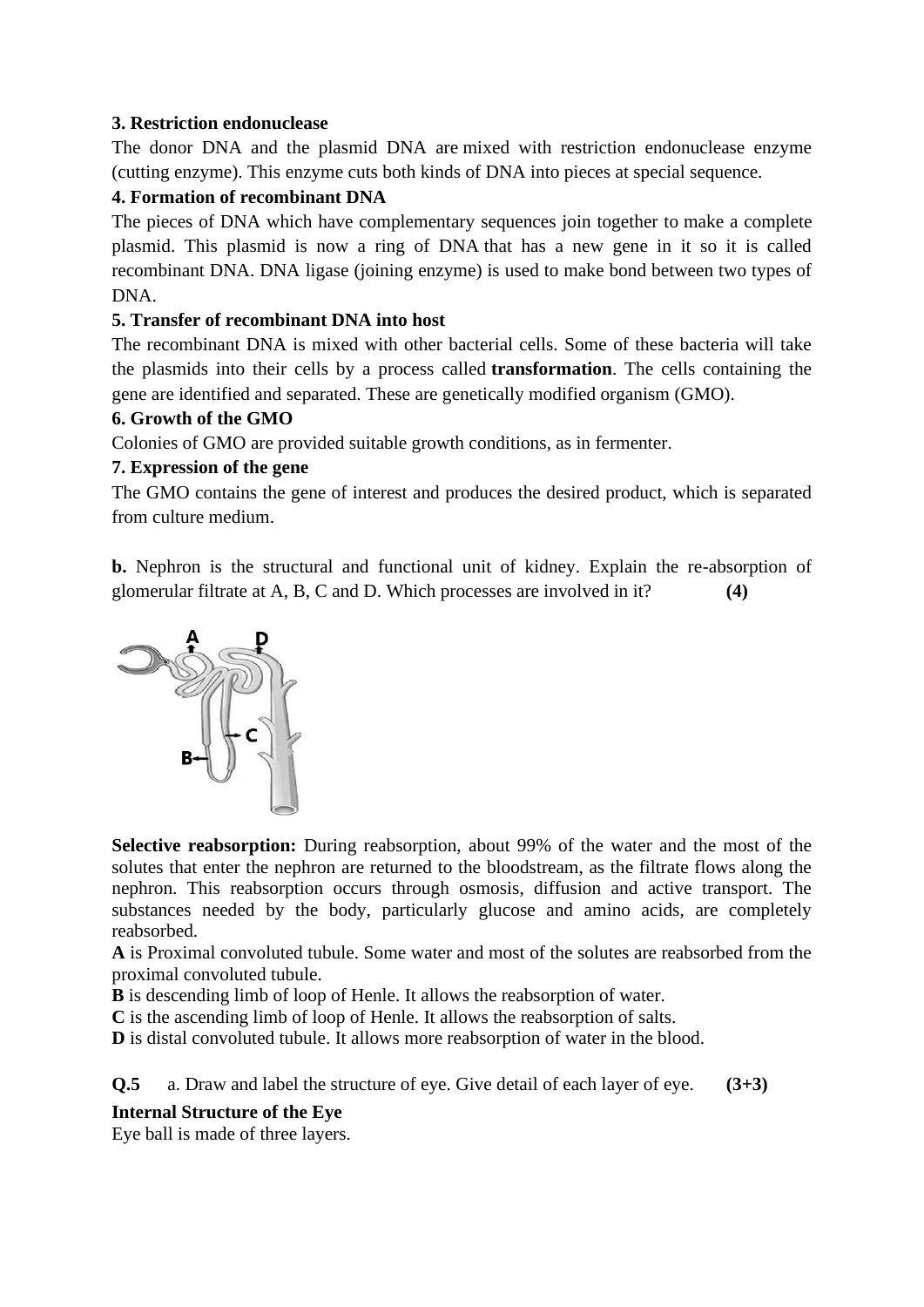# **Outer layer:**

**Sclera** is the first and the outer most tough, white fibrous layer. It forms the white portion of the eye.

**Cornea** is the transparent bulging disc in the front part of the sclera.

# **Middle layer:**

**Choroid** is the second layer of the eye, lining the inside of the sclera. This contains a network of blood capillaries. The choroid is black pigmented layer which prevents internal reflection of light. The anterior end of the choroid is modified to form the **ciliary muscles** and the **iris**.

**Iris** is a circular, disc-shaped structure with a round hole called **pupil** in the centre. The pupil allows light to pass into the eye. The colour of the iris may vary, usually between blue to grey and green to brown.

**Biconvexlens** is present behind the pupil. The lens is held in position by **suspensory ligaments**, and ciliary muscles. The shape of the lens can be altered by contraction and relaxation of the ciliary muscles.

# **Inner layer:**

**Retina** is the third and inner most layer of the eye ball. The cells of retina are sensitive to light. There are two types of light sensitive cells, according to their shapes called **rods** and **cones**. The cones are sensitive to high intensity coloured light and rods are sensitive to light of low intensity. **Blind spot** is found over the optic nerve where it enters the eye. It has no photoreceptors, so it is not sensitive to light.

**Fovea** is a small depression in the centre of the retina. It contains mostly cones so it produces sharp images. It is a yellowish area so it is also known as **yellow spot**.

The lens divides the eye balls into two **chambers**. The small chamber in front of the iris and the lens is filled with a watery fluid known as **aqueous humour**. The larger chamber behind the lens is filled with a transparent jelly fluid, is known as **vitreous humour**. Both the chambers keep the eyeball firm and refract light.



**b.** Skeleton provides protection and support for animal body. Describe the bones of the axial skeleton in human. **(4)** (4)

**Answer:** There are 206 bones in the human skeleton. The skeleton is divided into axial and